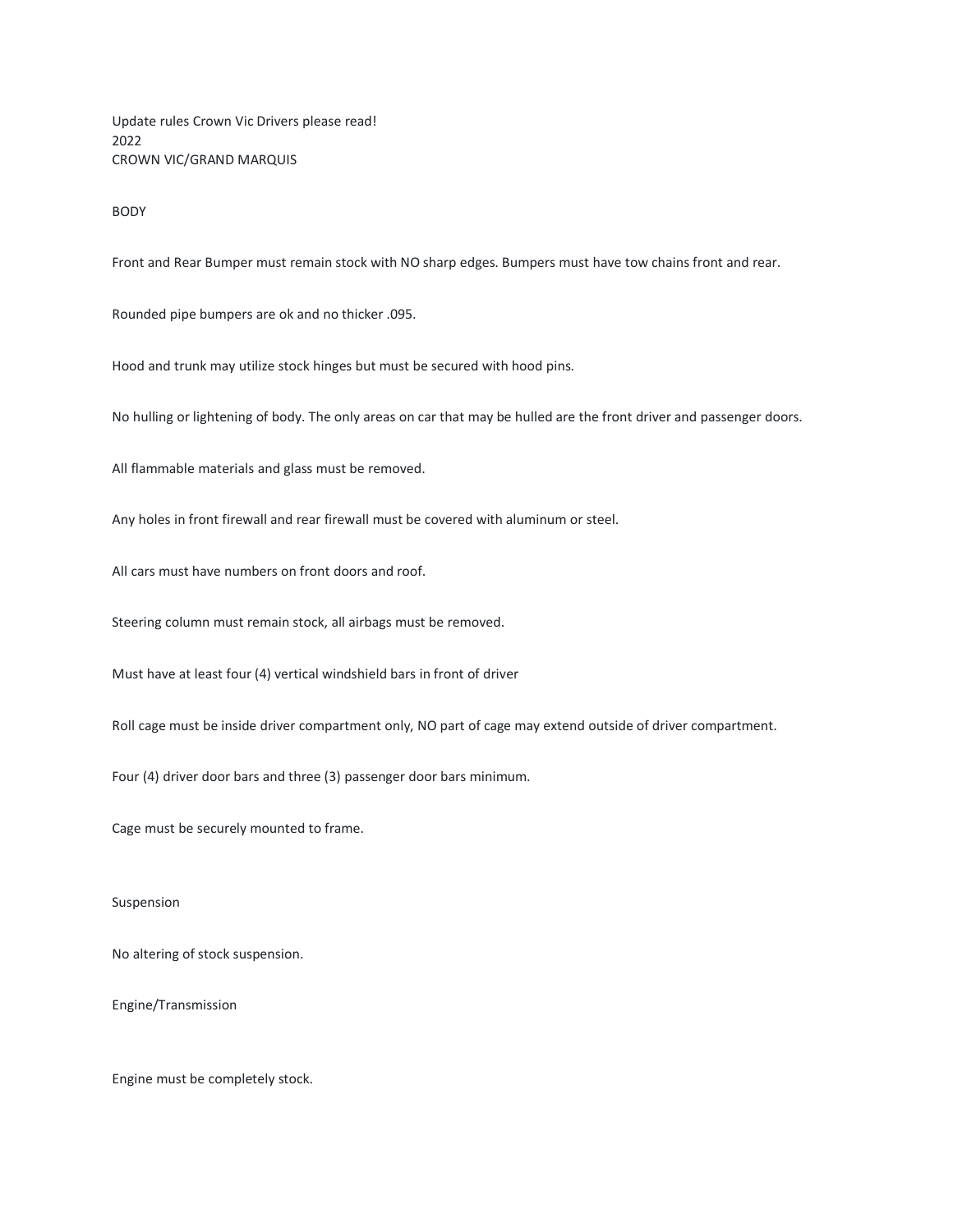4.6 SOHC

Must have mufflers

Exhaust must exit behind driver.

Catalytic convertor may be removed

Transmission must be completely stock.

A.C. condenser must be removed.

SAFETY

Drivers must wear full fire suit, racing gloves, racing shoes and helmet while on track.

Hans device recommended.

Racing seat and belts mandatory.

Racing belt must have five (5) point system.

Fire extinguisher required in all cars.

## TIRES/WHEELS

Tires must be DOT legal, and all four (4) tires must be the same size.

Wheels must be stock steel and all four(4) wheels must be same size and offset.

No wheel spacers of any kind.

WEIGHT